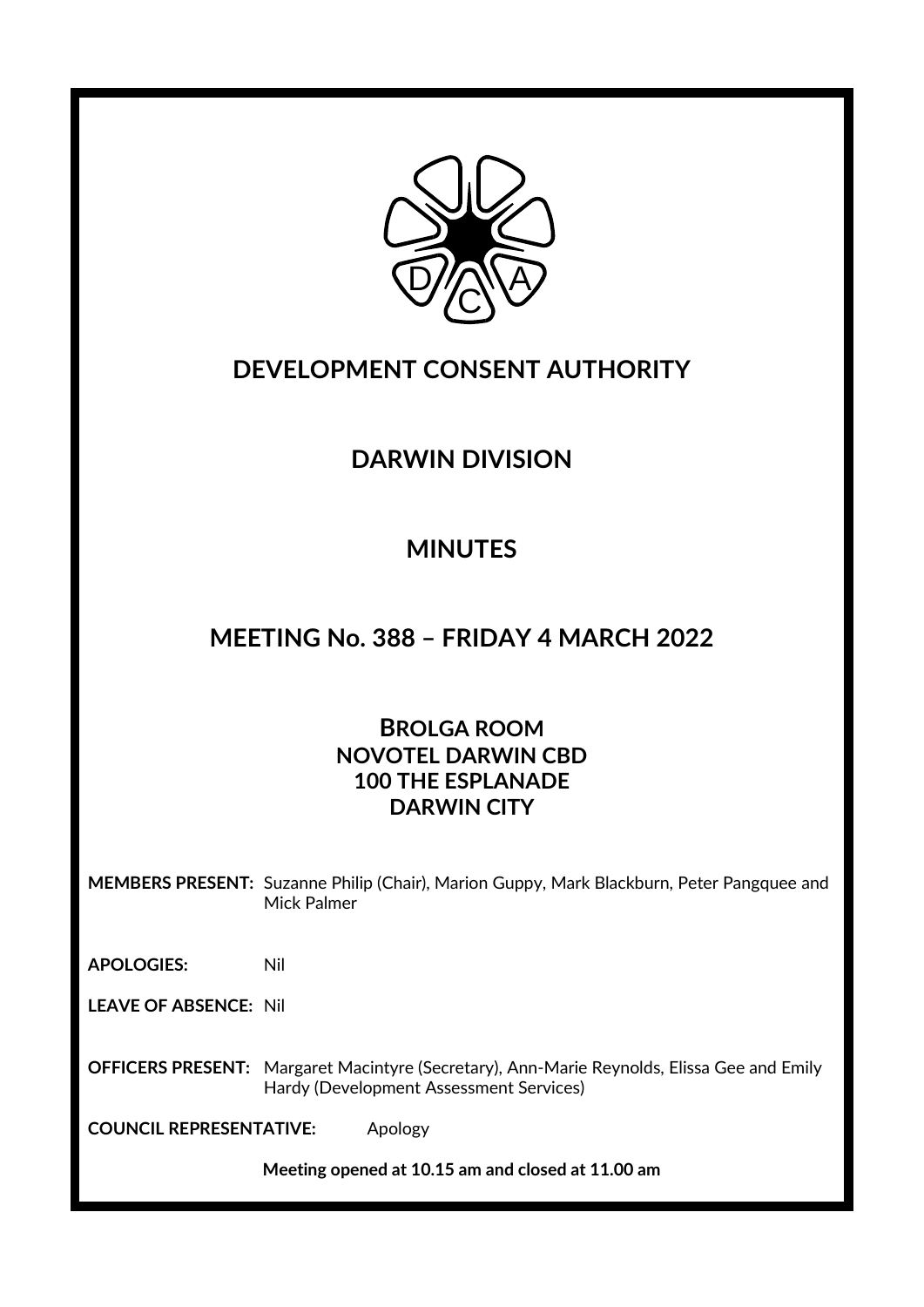**THE MINUTES RECORD OF THE EVIDENTIARY STAGE AND THE DELIBERATIVE STAGE ARE RECORDED SEPARATELY. THESE MINUTES RECORD THE DELIBERATIVE STAGE. THE TWO STAGES ARE GENERALLY HELD AT DIFFERENT TIMES DURING THE MEETING AND INVITEES ARE PRESENT FOR THE EVIDENTIARY STAGE ONLY.**

#### **ITEM 1 PA2021/0412 MIXED USE DEVELOPMENT COMPRISING EXHIBITION CENTRE, PLACE OF ASSEMBLY, OFFICES AND FOOD PREMISES-RESTAURANT IN A THREE STOREY BUILDING WITH UNDERCROFT CAR PARKING AND AN AMPHITHEATRE LOTS 7493, 7558, (33 & 29) STOKES HILL ROAD, AND LOTS 10882 & 5251 DARWIN CITY, TOWN OF DARWIN APPLICANT** June D'Rozario and Associates

June D'Rozario (June D'Rozario and Associates), Rossi Kourounis and Mayia McKenna (Rossi Architects) and Nigel Browne (LDC) attended.

Ms D'Rozario tabled:

- An extract from the Darwin Waterfront Corporation Annual Report 2020-21 - Roads and Carparks (page 27), showing the number and location of public carparks in the vicinity of the development ; and
- A response and further information to the DAS report recommendation.
- **RESOLVED** That, the Development Consent Authority reduce the car parking requirements pursuant to Clause 5.2.4.3 (Reduction in Parking Requirements within Zone CB in Darwin) of the Northern Territory Planning Scheme 2020, and pursuant to section 53(a) of the *Planning Act 1999*, consent to the application to develop Lots 7493, 7558, 10882 & 5251, Stokes Hill Road, Town of Darwin for the purpose of a mixed use development comprising exhibition centre, place of assembly, offices and food premises-restaurant in a three storey building with undercroft car parking and an amphitheatre, subject to the following conditions: **11/22**

### **CONDITIONS PRECEDENT**

- 1. Prior to the endorsement of plans and prior to commencement of works (including site preparation), amended plans to the satisfaction of the consent authority must be submitted to and approved by the consent authority. When approved, the plans will be endorsed and will then form part of the permit. The plans must be drawn to scale with dimensions and must be generally in accordance with the plans submitted with the application but modified to show:
- a) A dimensioned 3.5m 4m width walkway along the foreshore.
- 2. Prior to the endorsement of plans and prior to commencement of works (including site preparation), confirmation from the Heritage Branch of the Department of Territory Families, Housing and Communities must be provided confirming that issues raised in relation to the public accessibility and visibility of the Steam Pump House have been resolved, to the satisfaction of the consent authority.

Page 2 of 11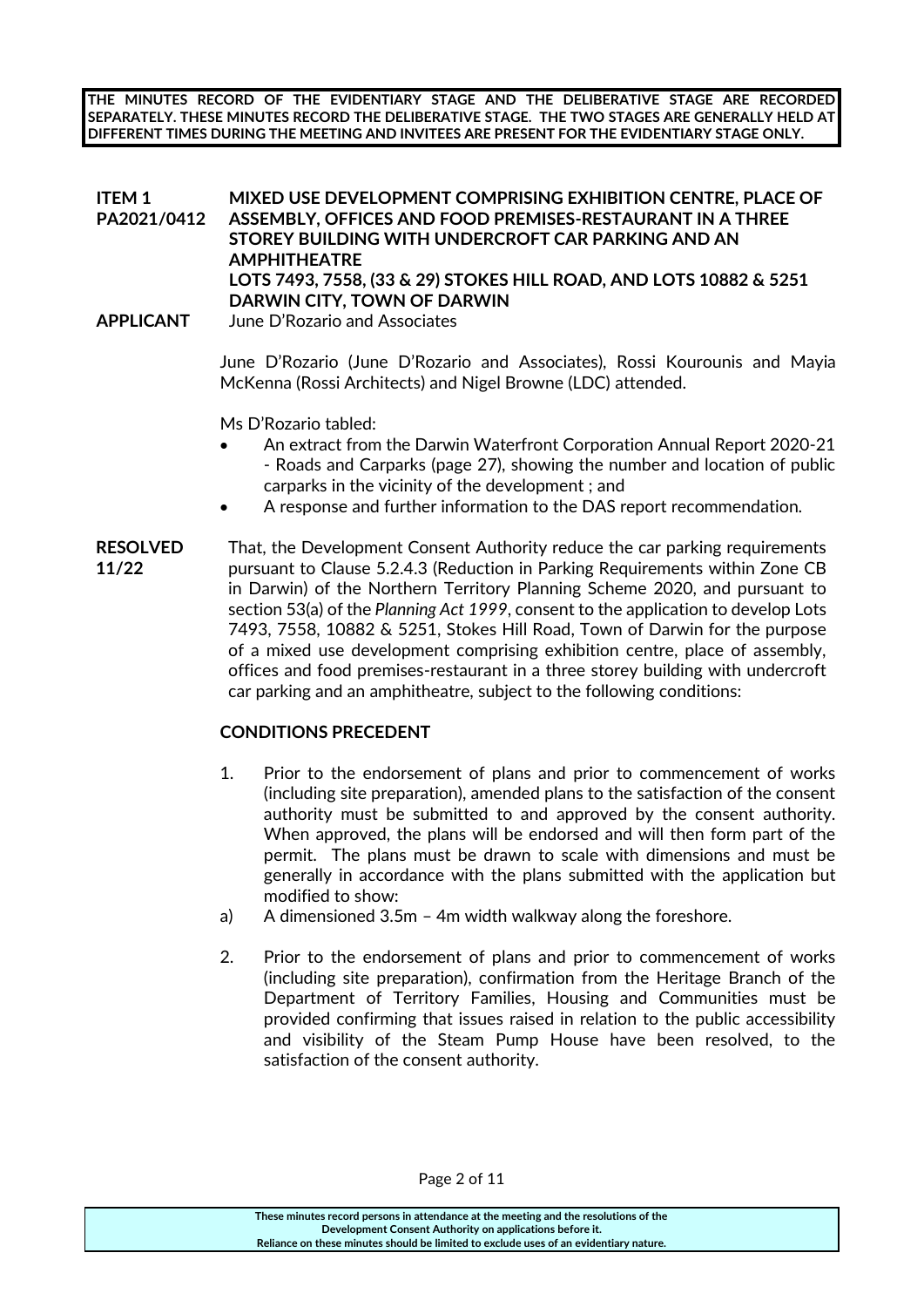- 3. Prior to the endorsement of plans and prior to the commencement of works (including site preparation), a traffic impact statement is to be prepared by a suitably qualified traffic engineer to the requirements of the Darwin Waterfront Corporation and Transport and Civil Services Division of the Department of Infrastructure, Planning and Logistics, to the satisfaction of the consent authority. The traffic impact statement should be in accordance with the Austroads *Guide to Traffic Management Part 12: Traffic Impacts of Development* and address:
- a) The impact of traffic and car parking demand on the Darwin Waterfront Precinct as a whole.
- b) Commercial deliveries, emergency response and disabled parking.
- c) The traffic impacts on Stokes Hill Road and the adjacent intersections due to the traffic generated by the proposed development.
- d) Adequacy of the access arrangement, parking and safety of the proposed accesses and adjacent intersections within the study area.
- e) Traffic engineering justifications for pedestrian and cyclists safety within the study area, identify any adverse impact on pedestrian and cyclist safety and mitigation measures.
- f) Impact of the development construction traffic and the management of construction traffic with minimum impact to the existing traffic and safety.
- 4. Prior to the endorsement of plans and prior to the commencement of works (including site preparation), an engineered plan completed by a suitably qualified civil engineer demonstrating the on-site collection of stormwater and its discharge into the local underground stormwater drainage system, shall be submitted to, and approved by the Darwin Waterfront Corporation, the Land Development Unit of the Department of Infrastructure, Planning and Logistics, and the Transport and Civil Services Division of the Department of Infrastructure, Planning and Logistics, to the satisfaction of the consent authority. The plan shall include details of site levels and Council's stormwater drain connection point/s. The plan shall also indicate how stormwater will be collected on site and connected underground to the stormwater system.
- 5. Prior to the commencement of construction works, detailed "For Construction" design documentation (engineering design drawings, stormwater design report and specifications) for all proposed works affecting NTG drainage easements is to be submitted to and provided with "Permission to Use" by Land Development Unit of the Department of Infrastructure, Planning and Logistics. All designs that relate to NTG infrastructure are to be prepared and certified by a suitably qualified civil engineer, meet Austroads standards and comply with Northern Territory Subdivision Guidelines, to the requirements of the Land Development Unit of the Department of Infrastructure, Planning and Logistics and satisfaction of the consent authority.

### **GENERAL CONDITIONS**

6. The works carried out under this permit shall be in accordance with the drawings endorsed as forming part of this permit.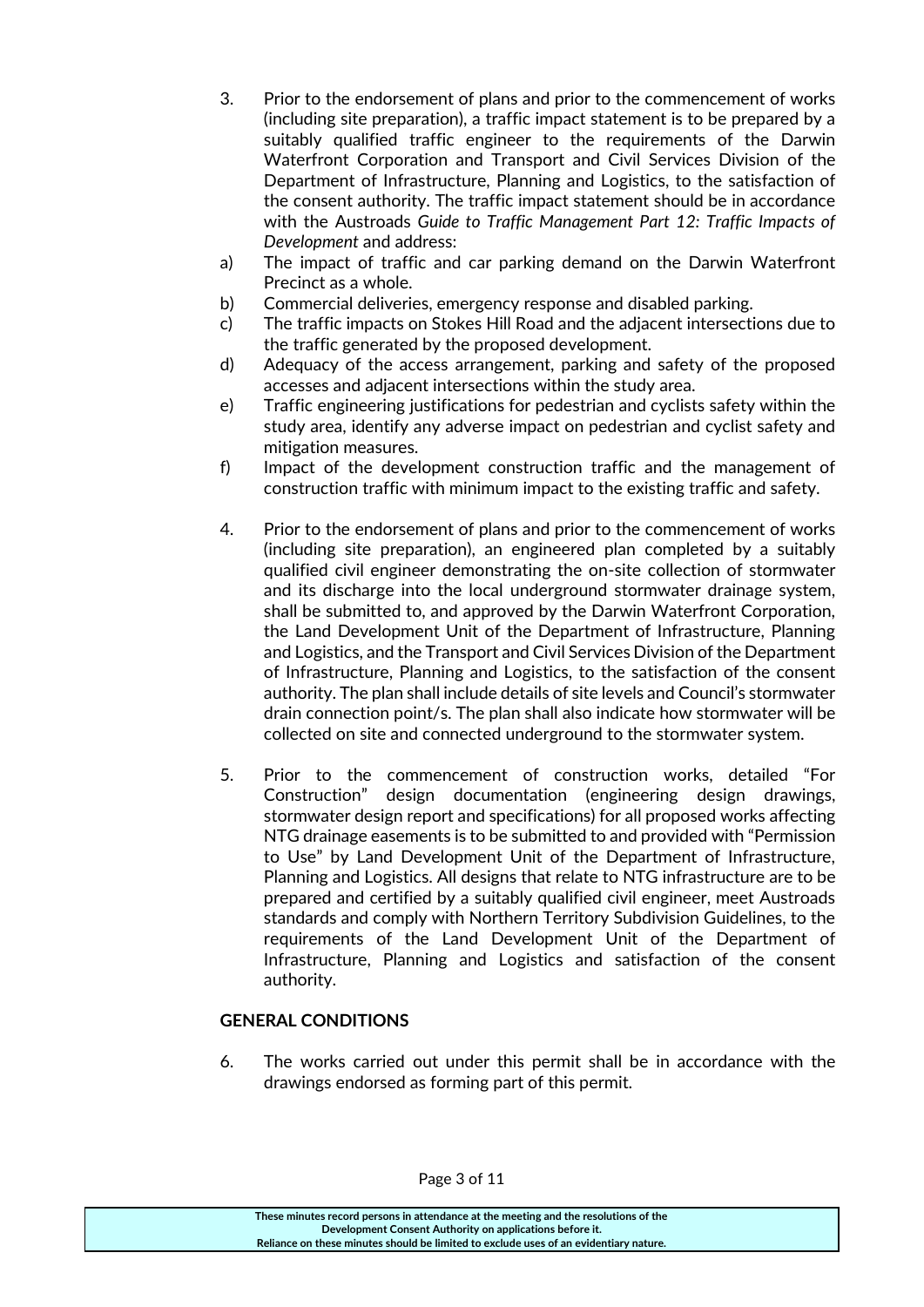- 7. Any developments on or adjacent to any easements on site shall be carried out to the requirements of the relevant service authority to the satisfaction of the consent authority.
- 8. The owner of the land must enter into agreements with the relevant authorities for the provision of water supply, sewerage and electricity facilities, and telecommunication networks to the development shown on the endorsed plan in accordance with the authorities' requirements and relevant legislation at the time.
- 9. Stormwater is to be collected and discharged into the drainage network to the technical standards of and at no cost to Darwin Waterfront Corporation, Transport and Civil Services Division of the Department of Infrastructure, Planning and Logistics and/or Land Development Unit of the Department of Infrastructure, Planning and Logistics, to the satisfaction of the consent authority.
- 10. All works recommended by the traffic impact statement are to be completed to the requirements of the Darwin Waterfront Corporation and Transport and Civil Services Division of the Department of Infrastructure, Planning and Logistics to the satisfaction of the consent authority.
- 11. Any proposed work (including the provision or connection of services) within, or impacting upon the Stokes Hill Road road reserve shall be in accordance with the standards and specifications of the Transport and Civil Services Division, Department of Infrastructure, Planning and Logistics. Design documents must be submitted to the Director Corridor Management, Transport and Civil Services Division for Road Agency Approval and no works are to commence prior to approval and receipt of a "Permit to Work Within a Road Reserve".
- 12. The loads of all trucks/construction vehicles entering and leaving the site of works are to be constrained in such a manner as to prevent the dropping or tracking of materials onto streets, to the requirements of the Transport and Civil Services Division of the Department of Infrastructure, Planning and Logistics to the satisfaction of the consent authority.
- 13. Upon completion of any works within or impacting upon the Stokes Hill road reserve, the road reserve shall be rehabilitated to the standards and requirements of the Transport and Civil Services Division of the Department of Infrastructure, Planning and Logistics.
- 14. Upon completion of any works within or impacting upon the Stokes Hill Road road reserve, the road reserve shall be rehabilitated to the standards and requirements of the Department of Infrastructure, Planning and Logistics.
- 15. The finish of any Prime Identification sign, if erected, shall be such that, if illuminated, day and night readability is the same and is of constant display (i.e. not flashing or variable message). The sign shall be positioned:
- a) so as not to create sun or headlight reflection to motorists; and
- b) be located entirely (including foundations and aerially) within the subject lot.

**These minutes record persons in attendance at the meeting and the resolutions of the Development Consent Authority on applications before it. Reliance on these minutes should be limited to exclude uses of an evidentiary nature.**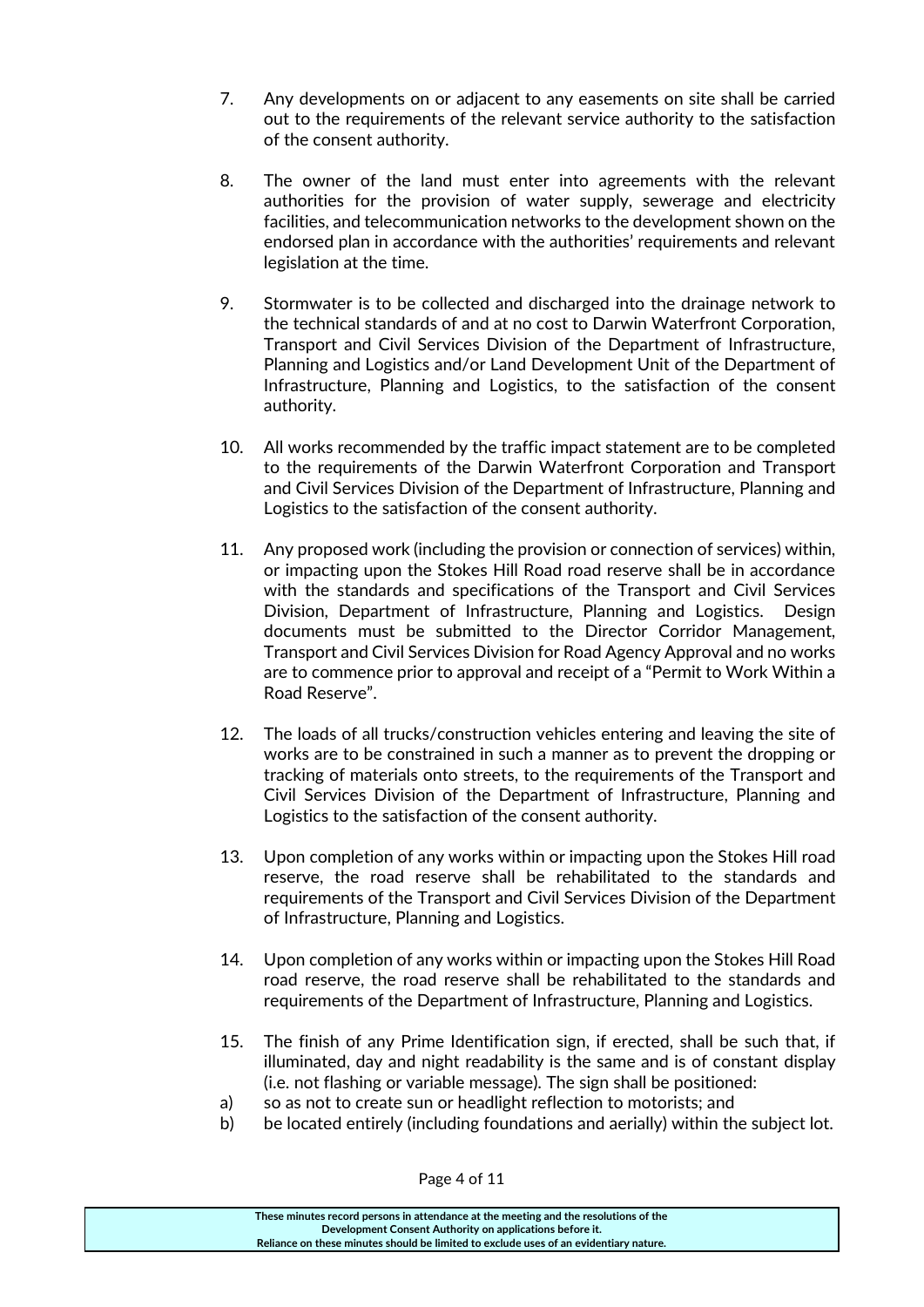- 16. Advertising signage, either permanent or temporary, e.g. 'A' frame, vehicle or trailer mounted shall not be erected or located within the Stokes Hill Road road reserve.
- 17. Appropriate erosion and sediment control measures must be effectively implemented throughout the construction phase of the development (including clearing and early works) and all disturbed soil surfaces must be satisfactorily stabilised against erosion at completion of works, to the satisfaction of the consent authority. Information resources are available on the IECA website [www.austieca.com.au](http://www.austieca.com.au/) and the Department of Environment, Parks and Water Security ESCP Standard Requirements 2019 and Land Management Factsheets available at [https://nt.gov.au/environment/soil](https://nt.gov.au/environment/soil-land-vegetation)[land-vegetation.](https://nt.gov.au/environment/soil-land-vegetation) For further advice, contact the Land Development Coordination Branch: (08) 8999 4446.
- 18. All air conditioning condensers (including any condenser units required to be added or replaced in the future) are to be appropriately screened from public view, located so as to minimise thermal and acoustic impacts on neighbouring properties and condensate disposed of to ground level in a controlled manner to the satisfaction of the consent authority.
- 19. All roof top plant equipment, equipment relating to the operation of the lift and any other equipment (such as any vents and ducting associated with requirements for stairwell pressurisation or other such ventilation purposes or similar) that will placed on the rooftop of the development shall be appropriately screened, or designed to soften the visual impact of such equipment from view from neighbouring or nearby developments (or developments reasonably anticipated).
- 20. All pipes, fixtures, fittings and vents servicing any building on the site must be concealed in service ducts or otherwise hidden from view to the satisfaction of the consent authority.
- 21. Storage for waste disposal bins is to be provided to the requirements of Darwin Waterfront Corporation, to the satisfaction of the consent authority.
- 22. Before the occupation of the development, the areas set-aside for the parking of vehicles and access lanes as shown on the endorsed plans must be:
- a) constructed;
- b) properly formed to such levels that they can be used in accordance with the plans;
- c) surfaced with an all-weather-seal coat;
- d) drained;
- e) line marked to indicate each car space and all access lanes; and
- f) clearly marked to show the direction of traffic along access lanes and driveways

to the satisfaction of the consent authority.

23. Car parking spaces, access lanes and driveways must be kept available for these purposes at all times.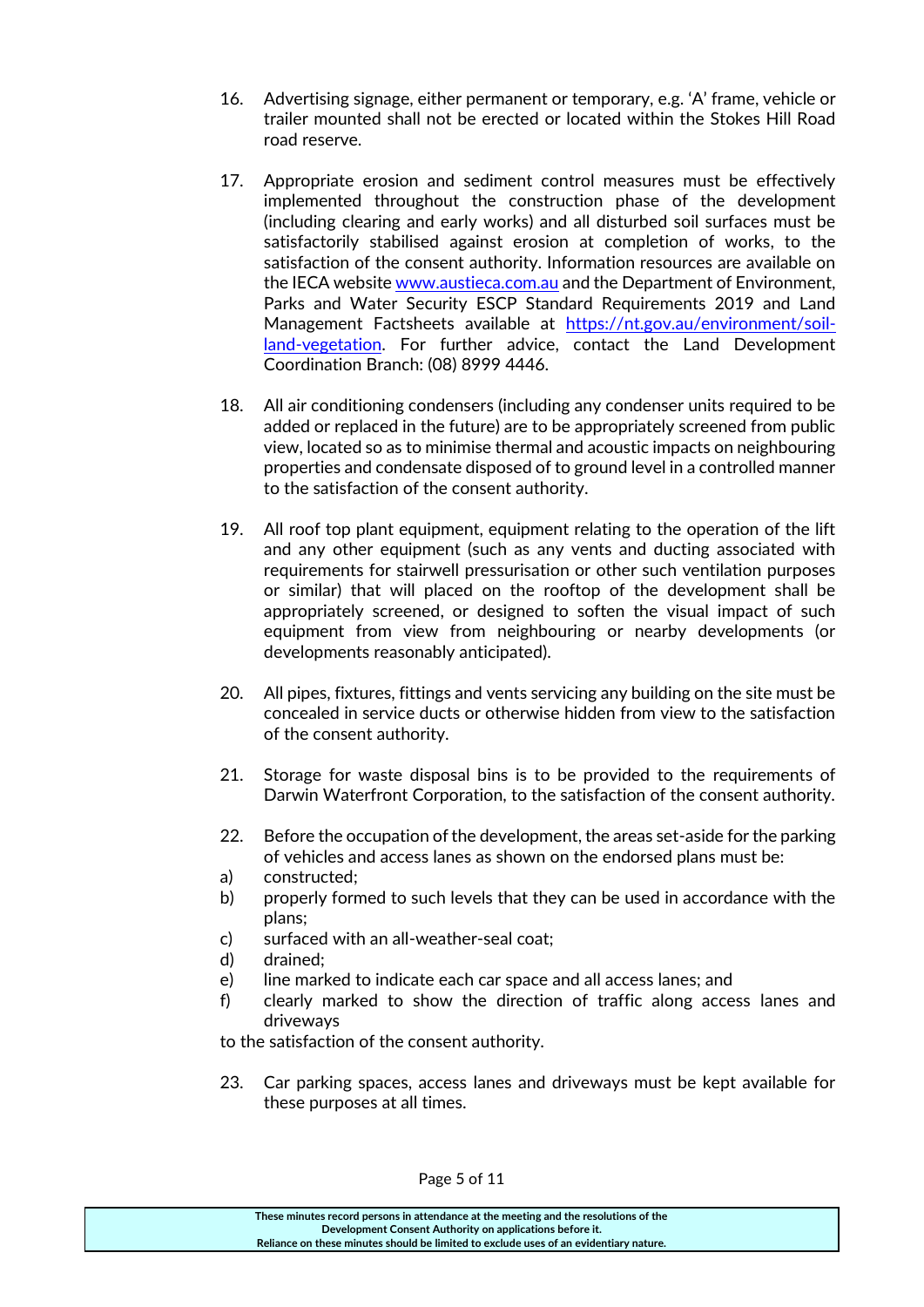- 24. No fence, hedge, tree or other obstruction exceeding a height of 0.6m is to be planted or erected so that it would obscure sight lines at the junction of the driveway and the public street.
- 25. "No entry/no exit" signs and arrows directing the internal traffic movement on site shall be provided at completion of building to the requirements and satisfaction of the consent authority.
- 26. Before occupation of the development, the landscaping works shown on the endorsed plans must be carried out and completed to the satisfaction of the consent authority.
- 27. The landscaping shown on the endorsed plans must be maintained to the satisfaction of the consent authority, including that any dead, diseased or damaged plants are to be replaced.
- 28. Lots 7493, 7558, 10882 & 5251, Town of Darwin are required to be consolidated and a new title issued for the consolidated lot. Also please refer to Note 1 for advice related to the National Construction Code (NCC).

### **NOTES**

- 1. This development permit is not an approval to undertake building work. You are advised to contact a Northern Territory registered building certifier to seek a building permit as required by the Northern Territory *Building Act 1993*  before commencing any demolition or construction works. Due to provisions in the National Construction Code (NCC), the subject lots may need to be consolidated before a building permit can be issued.
- 2. Any floodlighting or security lighting provided on site should be shielded in a manner to prevent the lighting being noticeable or causing nuisance to Stokes Hill Road traffic.
- *3.* Part of the subject site is a declared heritage place, and no work is to be carried out within the declared heritage place without following appropriate processes under the terms of the *Heritage Act 2011.*
- 4. Darwin Waterfront Corporation request that reasonable notice be provided prior to demolition of the driverless bus shed, to allow the shed to be removed and relocated.
- 5. The Power and Water Corporation advises that the Water and Sewer Services Development Section [\(waterdevelopment@powerwater.com.au\)](mailto:waterdevelopment@powerwater.com.au) and Power Network Engineering Section [\(powerdevelopment@powerwater.com.au\)](mailto:powerdevelopment@powerwater.com.au) should be contacted via email a minimum of 1 month prior to construction works commencing in order to determine the Corporation's servicing requirements, and the need for upgrading of on-site and/or surrounding infrastructure.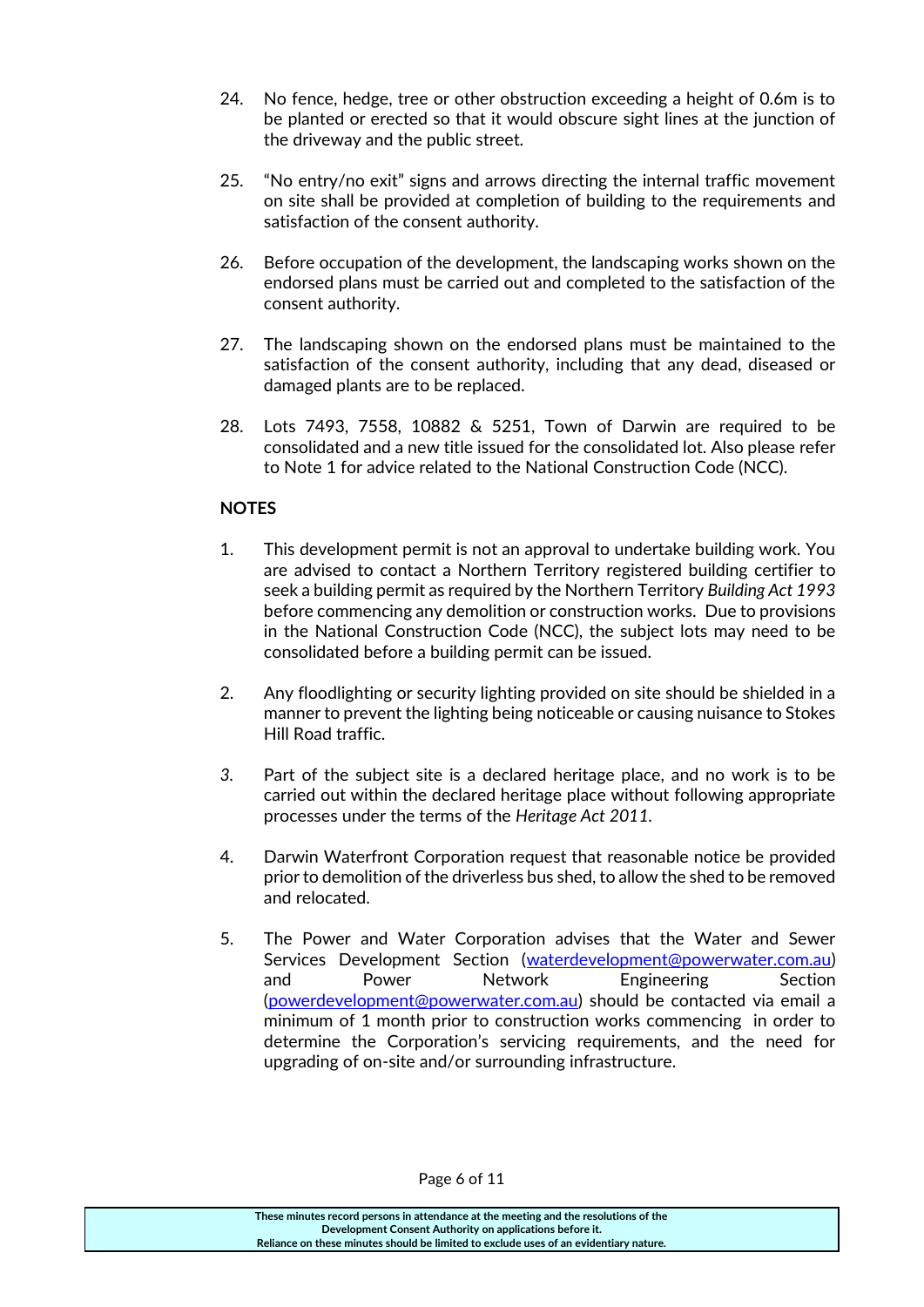- 6. For the purposes of best practice land management and environmental protection it is recommended that a Type 1 Erosion and Sediment Control Plan (ESCP) be developed in accordance with the Department of Environment, Parks and Water Security ESCP Standard Requirements 2019 available at [https://nt.gov.au/environment/soil-land-vegetation.](https://nt.gov.au/environment/soil-land-vegetation) The ESCP should be prepared prior to commencement of works and implemented during the construction phase (including clearing and early works); and all disturbed soil surfaces should be satisfactorily stabilised against erosion at completion of works. For further advice, contact the Land Development Coordination Branch: (08) 8999 4446.
- 7. Any proposed works which fall within the scope of the *Construction Industry Long Service Leave and Benefits Act 2005* must be notified to NT Build by lodgement of the required Project Notification Form. Payment of any levy must be made prior to the commencement of any construction activity. NT Build should be contacted via email [\(info@ntbuild.com.au\)](mailto:info@ntbuild.com.au) or by phone on 08 89364070 to determine if the proposed works are subject to the Act.
- 8. If you choose nbn to service your development, you will need to enter into a development agreement with nbn. The first step is to register the development via [http://www.nbnco.com.au/develop-or-plan-with-the](http://www.nbnco.com.au/develop-or-plan-with-the-nbn/new-developments.html)[nbn/new-developments.html](http://www.nbnco.com.au/develop-or-plan-with-the-nbn/new-developments.html) once registered nbn will be in contact to discuss the specific requirements for the development. Nbn requires you to apply at least 3 months before any civil works commence. All telecommunications infrastructure should be built to nbn guidelines found at [http://www.nbnco.com.au/develop-or-plan-with-the-nbn/new](http://www.nbnco.com.au/develop-or-plan-with-the-nbn/new-developments/builders-designers.html)[developments/builders-designers.html](http://www.nbnco.com.au/develop-or-plan-with-the-nbn/new-developments/builders-designers.html)
- 9. Transport and Civil Services Division of the Department of Infrastructure, Planning and Logistics advise that the developer should have carried out, in accordance with AS3671-1989, "Acoustics – Road Traffic Noise Intrusion – Building Siting and Construction" an assessment by a suitably qualified person of the development's present and predicted future exposure to road traffic noise levels, and where required provide appropriate noise attenuation measures. All noise attenuation works deemed necessary should be carried out by and at the full cost of the developer and should be wholly contained (including foundations) within the subject lot.

### **REASONS FOR THE DECISION**

1. Pursuant to section 51(1)(a) of the *Planning Act 1999,* the consent authority must take into consideration the planning scheme that applies to the land to which the application relates.

The NT Planning Scheme 2020 applies to the land and a mixed use development comprising exhibition centre, place of assembly, offices and food premises-restaurant in a three storey building with undercroft car parking and an amphitheatre requires consent under Clause 1.8 (When development consent is required). While exhibition centres, places of assembly, offices and food premises-restaurants would ordinarily be a *Merit Assessable* uses within Zone CB (Central Business),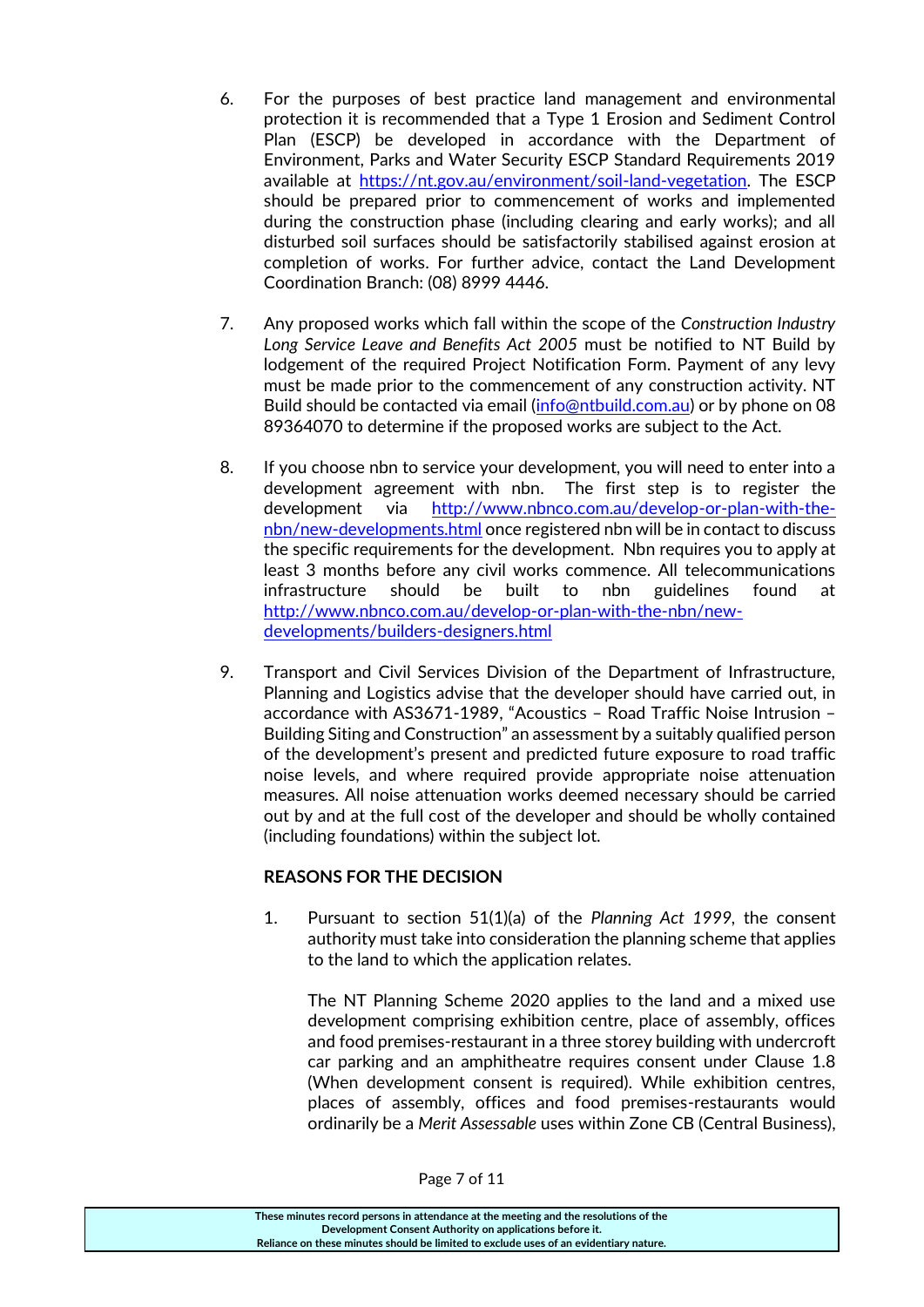the land is affected by the Clause 3.7 (Land Subject to Storm Surge Overlay). As per Clause 3.1(4)(b), where an overlay requires consent the level of assessment is increased to *Impact Assessable*. Therefore, the strategic framework (Part 2 of the Scheme, including the Central Darwin Area Plan, which is relevant to this application), Clause 3.7 (LSSS Overlay – Land Subject to Storm Surge), zone purpose and outcomes of Clause 4.10 (Zone CB – Central Business), and Clauses 5.2.1 (General Height Control), 5.2.3 (Buildings in Central Darwin), 5.2.4 (Vehicle Parking), 5.2.5 (Loading Bays), 5.2.6 (Landscaping), 5.3.7 (End of Trip Facilities in Zones HR, CB, C, SC and TC), 5.5.3 (Commercial and Other Development in Zones HR, CV, CB, C, SC, TC, OR, CP, FD and T), 5.8.4 (Exhibition Centre, Place of Assembly and Place of Worship), 5.5.11 (Food Premises), need to be considered.

These clauses have been considered and it is found that the proposal complies with the relevant requirements of the Planning Scheme except for Clause 5.2.4 (Vehicle Parking).

The site is located within the Darwin Waterfront Precinct and Zone CB (Central Business) where the purpose of the zone is to is to *'promote an active and attractive mixed use environment that maximises its function as the commercial, cultural, administrative, tourist and civic centre for the surrounding region that is integrated with high density residential development.'* The proposed Larrakia Cultural Centre is considered to be a cultural development that is commensurate with the role and function of the Waterfront Precinct. The intention is that the centre will support the preservation of Larrakia culture, will include creative spaces for artists and craftspeople, and retail space from which their art works can be sold. The centre will support the regional population and contribute to a diversity of uses within the area, particularly as the centre will include multiple components operating at different times of the day and night with a range of participants and visitors.

The proposal supports the objectives of the Central Darwin Area Plan. The innovative design of the building is underpinned by key cultural symbols, with the roof design referencing a hovering bird. The building responds to its context, by being oriented toward the water to take advantage of prevailing breezes and by utilising breezeways, balconies, eaves and screening that will encourage pleasant microclimates. The windows and balconies maximise passive surveillance of the landscaped public areas throughout the site. Building massing is minimised by the maintenance of sight lines between the water and the hill behind, and by the provision of an articulated building form. Numerous outdoor spaces are proposed within the site that are extensively landscaped and will provide an attractive interface with the street. Pedestrian access is maintained through the site along the waterfront.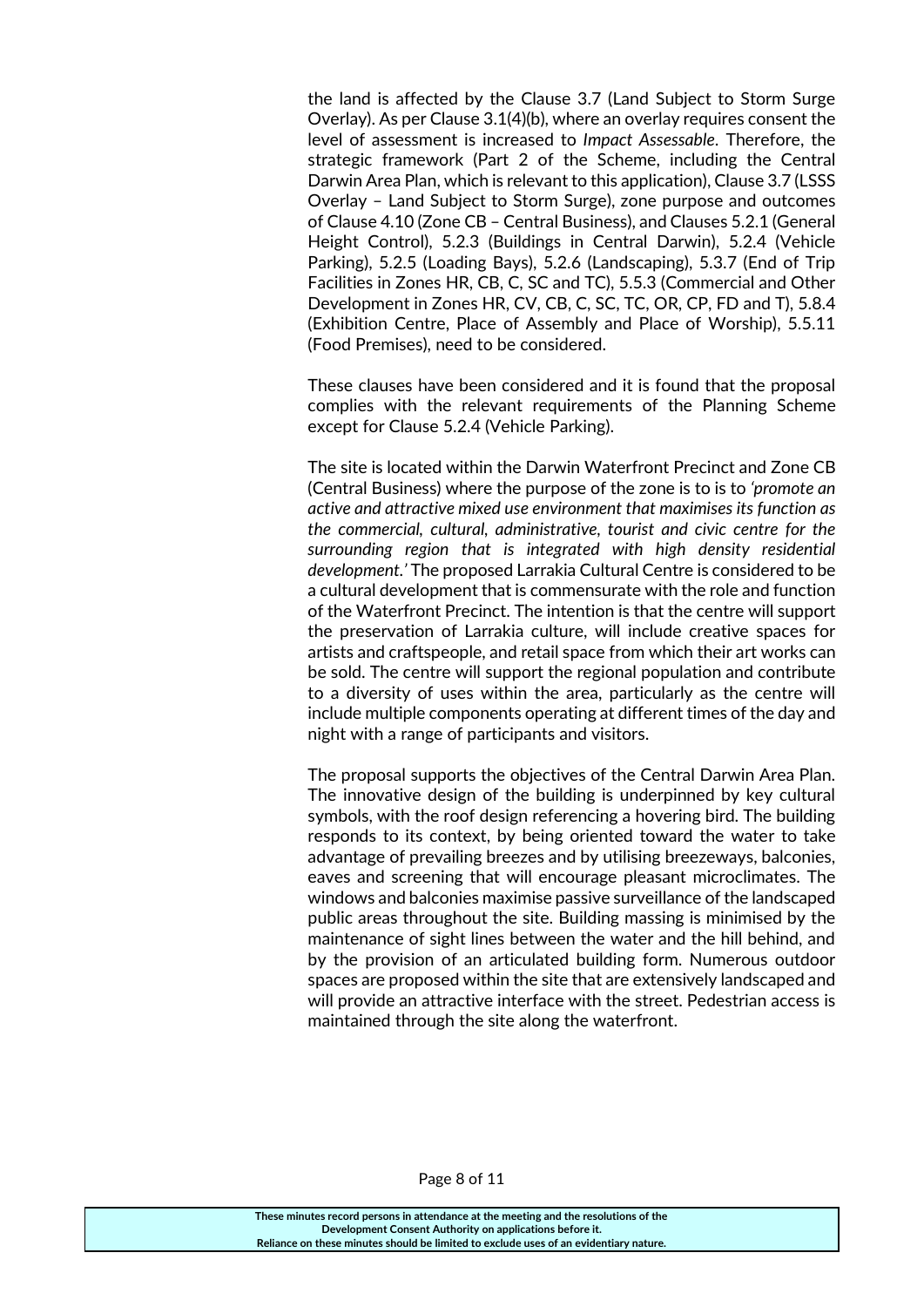- 2. Pursuant to Clause 1.10 (Exercise of Discretion by the Consent Authority), subclause 5 of the NT Planning Scheme 2020, the consent authority may consent to a proposed development which is not in accordance with a requirement set out in Parts 3, 5 or 6 only if it is satisfied that the variation is appropriate having regard to:
	- (a) The purpose and administration clauses of the requirement; and
	- (b) The considerations listed under Clause 1.10(3) or 1.10(4).

The proposal has been found not to be in accordance with Clause 5.2.4 (Vehicle Parking), because the proposal will result in the provision of 40 car parking spaces, where 45 are required.

The Authority considers that a reduction to the car parking requirements pursuant to Clause 5.2.4.3 (Reduction in Parking Requirements within Zone CB in Darwin) is appropriate in this instance because:

(a) The site is located within 200m walking distance of a publically accessible car park with a combined total of 100 spaces or more, in accordance with category 2(b) in the table to Clause 5.2.4.3. Administratively, the consent authority may consent to a use or development with fewer car parking spaces than required by column 3 of the table to clause 5.2.4.1 (Parking Requirements) in accordance with the table to Clause 5.2.4.3 (Reduction in Parking Requirements within Zone CB in Darwin). This proposal results in the provision of 40 car parking spaces in accordance with the reduction allowed by Clause 5.2.4.3.

In its comments, the Darwin Waterfront Corporation raised concerns that the proposal provides an insufficient number of car parking spaces, particularly to cater for large events. At the hearing, the applicant confirmed that the maximum patron capacity would be capped at 800 persons, with these large events only occurring three to four times per year. Typical events are expected to accommodate a maximum of 450 patrons, and the development is anticipated to attract approximately 250 visitors on a daily basis when events are not taking place. The applicant provided further justification for the reduction in car parking, tabling an excerpt from the Darwin Waterfront Corporation Annual Report 2020-21 detailing that there are 1143 publically accessible car parking spaces within the Waterfront.

The Authority considered that traffic management measures are put in place during major events to efficiently direct traffic around the precinct and ensure all available parking venues are utilised. The Northern Territory Government also often provide dedicated bus services and/or free travel on existing services for ticket holders of some major events held at the Waterfront Precinct.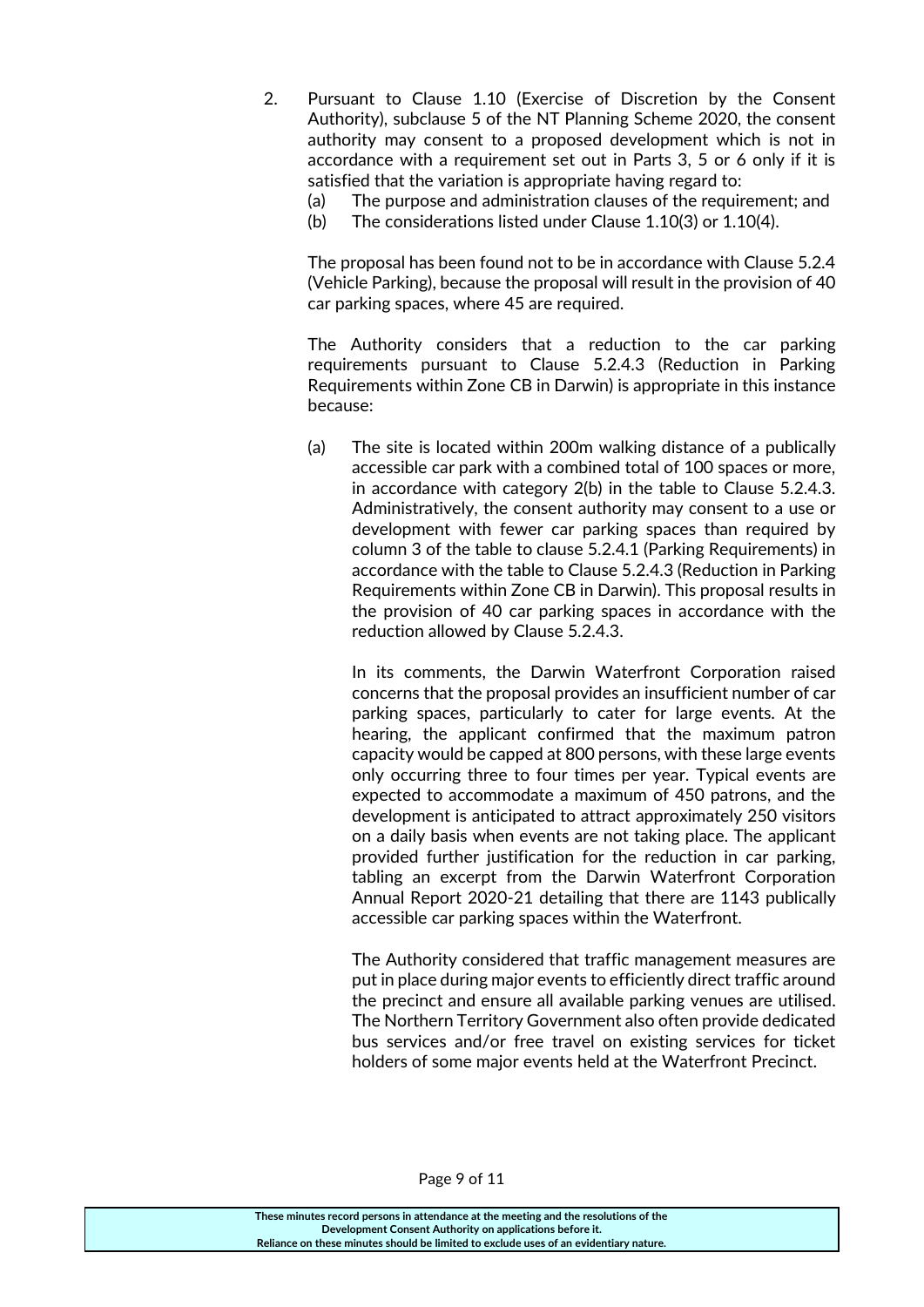The Authority determined that a reduction of five car parking spaces was appropriate considering the table to Clause 5.2.4.3, specifically the large number of publically accessible car parking spaces available in the vicinity of the site. Any benefit gained by providing more car parking on site would be disproportionate to the loss of land that might otherwise be developed for commercial or tourism purposes to allow for its highest and best use.

(b) The considerations listed under Clause 1.10(4) have been given regard to and it has been found that the proposal complies with all relevant requirements of the NT Planning Scheme 2020, except for Clause 5.2.4 (Vehicle Parking), as identified above.

The Development Assessment Services (DAS) Report indicated a potential non-compliance with Clause 5.3.7 (End of Trip Facilities in Zones HR, CB, C, SC and TC) as the application did not detail the number of staff or provide fully secure bicycle spaces or lockers. A condition precedent was recommended requiring amended plans showing secure bicycle facilities and lockers in accordance with Clause 5.3.7. At the hearing, the applicant tabled a response to the proposed condition precedent arguing that the proposal is compliant with Clause 5.3.7 and that the inclusion of fully secure bicycle spaces would result in an unnecessary imposition on the applicant. The applicant also clarified that lockers for staff belongings are provided in a room adjacent to the staff toilets and shower on Level 1, and that CCTV is proposed within the bicycle parking area. After consideration of the additional information provided by the applicant, the Authority was satisfied that the proposed bicycle facilities comply with Clause 5.3.7 and determined to exclude the condition precedent relating to bicycle facilities and lockers.

3. Pursuant to section 51(1)(j) of the *Planning Act 1999*, the consent authority must take into consideration the capability of the land to which the proposed development relates to support the proposed development and the effect of the development on the land and on other land, the physical characteristics of which may be affected by the development.

The land is within Zone CB (Central Business) and identified for development in the Central Darwin Area Plan. The site is affected by the primary and secondary storm surge, however only car parking and storage rooms are located on the ground level of the building, which minimises risk to property in the event of a storm surge event. No additional land capability concerns have been identified during assessment of the application. The Department of Environment, Parks and Water Security recommended the inclusion of a general condition and note requiring implementation of erosion and sediment control measures throughout the construction phase of the development, but raised no concerns in relation to land capability.